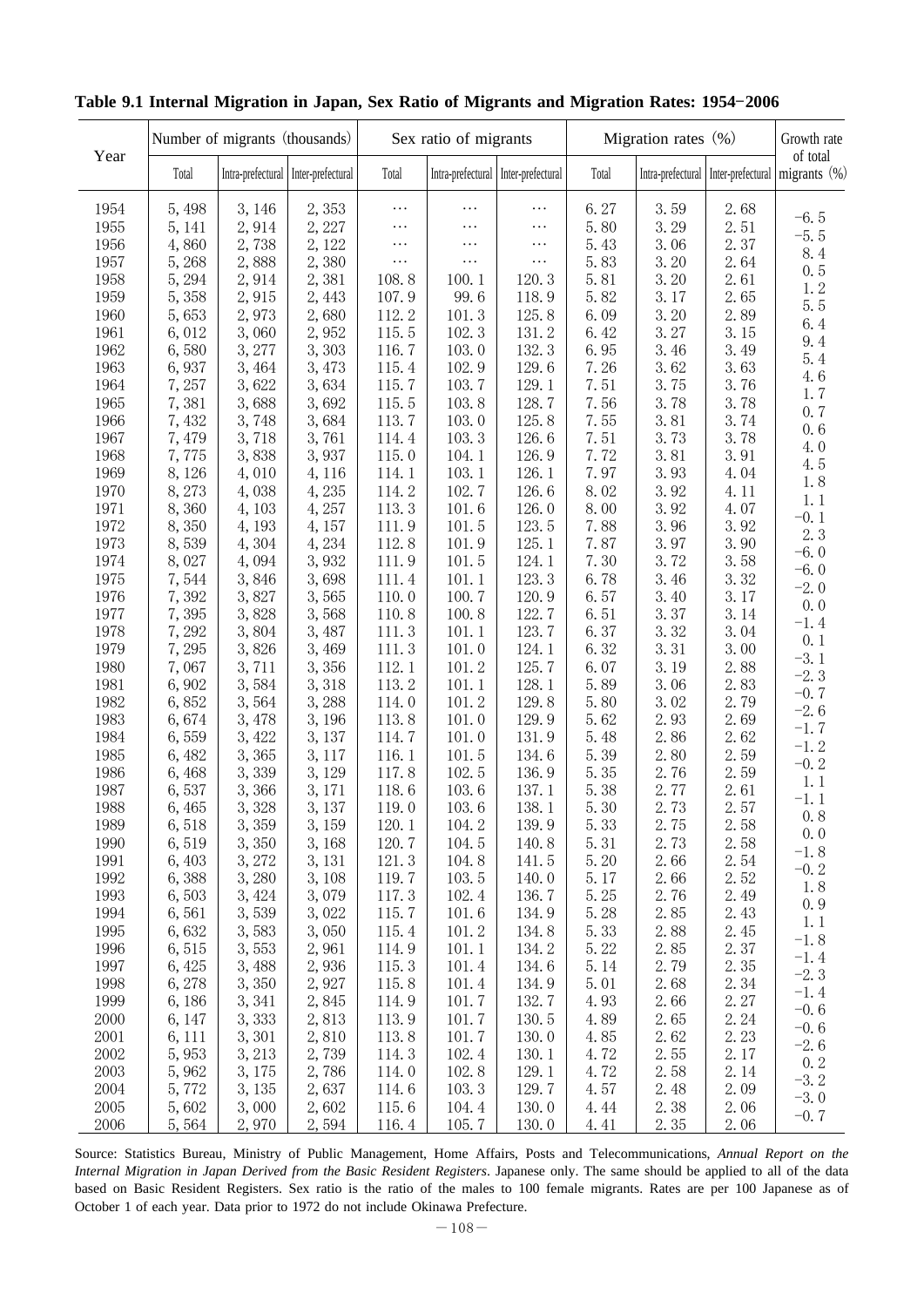|              |                |                                   | Number of migrants (thousands)                     |                                                    |                                       | Proportion (%)                    |                                                    |                                                    |                                       |  |
|--------------|----------------|-----------------------------------|----------------------------------------------------|----------------------------------------------------|---------------------------------------|-----------------------------------|----------------------------------------------------|----------------------------------------------------|---------------------------------------|--|
| Year         | Total          | Within<br>metropoli-<br>tan areas | From metropolitan<br>to non-<br>metropolitan areas | From non-<br>metropolitan to<br>metropolitan areas | Within<br>non-metro-<br>politan areas | Within<br>metropoli-<br>tan areas | From metropolitan<br>to non-<br>metropolitan areas | From non-<br>metropolitan to<br>metropolitan areas | Within<br>non-metro-<br>politan areas |  |
| 1954         | 2,353          | 621                               | 397                                                | 772                                                | 562                                   | 26.4                              | 16.9                                               | 32.8                                               | 23.9                                  |  |
| 1955         | 2,227          | 594                               | 379                                                | 724                                                | 530                                   | 26.7                              | 17.0                                               | 32.5                                               | 23.8                                  |  |
| 1956         | 2, 122         | 566                               | 336                                                | 730                                                | 490                                   | 26.7                              | 15.8                                               | 34.4                                               | 23.1                                  |  |
| 1957         | 2,380          | 623                               | 353                                                | 853                                                | 552                                   | 26.2                              | 14.8                                               | 35.8                                               | 23.2                                  |  |
| 1958         | 2,381          | 647                               | 387                                                | 802                                                | 545                                   | 27.2                              | 16.2                                               | 33.7                                               | 22.9                                  |  |
| 1959         | 2,443          | 679                               | 383                                                | 869                                                | 512                                   | 27.8                              | 15.7                                               | 35.6                                               | 20.9                                  |  |
| 1960         | 2,680          | 737                               | 399                                                | 987                                                | 556                                   | 27.5                              | 14.9                                               | 36.8                                               | 20.8                                  |  |
| 1961         | 2,952          | 829                               | 441                                                | 1,092                                              | 591                                   | 28.1                              | 14.9                                               | 37.0                                               | 20.0                                  |  |
| 1962         | 3,303          | 959                               | 525                                                | 1,172                                              | 647                                   | 29.0                              | 15.9                                               | 35.5                                               | 19.6                                  |  |
| 1963         | 3,473          | 1,039                             | 575                                                | 1,199                                              | 660                                   | 29.9                              | 16.5                                               | 34.5                                               | 19.0                                  |  |
| 1964         | 3,634          | 1,137                             | 624                                                | 1,204                                              | 669                                   | 31.3                              | 17.2                                               | 33.1                                               | 18.4                                  |  |
| 1965         | 3,692          | 1,168                             | 687                                                | 1,173                                              | 665                                   | 31.6                              | 18.6                                               | 31.8                                               | 18.0                                  |  |
| 1966         | 3,684          | 1,202                             | 708                                                | 1,123                                              | 650                                   | 32.6                              | 19.2                                               | 30.5                                               | 17.7                                  |  |
| 1967         | 3,761          | 1,237                             | 727                                                | 1,140                                              | 657                                   | 32.9                              | 19.3                                               | 30.3                                               | 17.5                                  |  |
| 1968         | 3,937          | 1,300                             | 759                                                | 1,189                                              | 689                                   | 33.0                              | 19.3                                               | 30.2                                               | 17.5                                  |  |
| 1969         | 4, 116         | 1,368                             | 797                                                | 1,238                                              | 712                                   | 33.2                              | 19.4                                               | 30.1                                               | 17.3                                  |  |
| 1970         | 4,235          | 1,415                             | 839                                                | 1,249                                              | 733                                   | 33.4                              | 19.8                                               | 29.5                                               | 17.3                                  |  |
| 1971         | 4,257          | 1,426                             | 892                                                | 1,199                                              | 740                                   | 33.5                              | 21.0                                               | 28.2                                               | 17.4                                  |  |
| 1972         | 4,157          | 1,437                             | 884                                                | 1, 111                                             | 724                                   | 34.6                              | 21.3                                               | 26.7                                               | 17.4                                  |  |
| 1973         | 4,234          | 1,459                             | 946                                                | 1,082                                              | 748                                   | 34.4                              | 22.3                                               | 25.6                                               | 17.7                                  |  |
| 1974         | 3,932          | 1,328                             | 919                                                | 971                                                | 714                                   | 33.8                              | 23.4                                               | 24.7                                               | 18.2                                  |  |
| 1975         | 3,698          | 1,238                             | 875                                                | 896                                                | 688                                   | 33.5                              | 23.7                                               | 24.2                                               | 18.6                                  |  |
| 1976         | 3,565          | 1,215                             | 845                                                | 835                                                | 670                                   | 34.1                              | 23.7                                               | 23.4                                               | 18.8                                  |  |
| 1977         | 3,568          | 1,207                             | 834                                                | 843                                                | 684                                   | 33.8                              | 23.4                                               | 23.6                                               | 19.2                                  |  |
| 1978         | 3,487          | 1,195                             | 794                                                | 821                                                | 677                                   | 34.3                              | 22.8                                               | 23.5                                               | 19.4                                  |  |
| 1979         | 3,469          | 1,205                             | 790                                                | 796                                                | 679                                   | 34.7                              | 22.8                                               | 22.9                                               | 19.6                                  |  |
| 1980         | 3,356          | 1,156                             | 759                                                | 773                                                | 667                                   | 34.5                              | 22.6                                               | 23.0                                               | 19.9                                  |  |
| 1981         | 3,318          | 1, 117                            | 738                                                | 784                                                | 680                                   | 33.7                              | 22.2                                               | 23.6                                               | 20.5                                  |  |
| 1982<br>1983 | 3,288<br>3,196 | 1,097                             | 723<br>686                                         | 789<br>778                                         | 679<br>665                            | 33.4<br>33.4                      | 22.0<br>21.4                                       | 24.0<br>24.3                                       | 20.7<br>20.8                          |  |
| 1984         | 3,137          | 1,068<br>1,046                    | 667                                                | 766                                                | 658                                   | 33.4                              | 21.3                                               | 24.4                                               | 21.0                                  |  |
| 1985         | 3, 117         | 1,042                             | 656                                                | 766                                                | 653                                   | 33.4                              | 21.0                                               | 24.6                                               | 21.0                                  |  |
| 1986         | 3, 129         | 1,059                             | 634                                                | 792                                                | 644                                   | 33.8                              | 20.3                                               | 25.3                                               | 20.6                                  |  |
| 1987         | 3, 171         | 1, 114                            | 629                                                | 788                                                | 640                                   | 35.1                              | 19.8                                               | 24.8                                               | 20.2                                  |  |
| 1988         | 3,137          | 1, 115                            | 641                                                | 755                                                | 626                                   | 35.5                              | 20.4                                               | 24.1                                               | 20.0                                  |  |
| 1989         | 3,159          | 1,122                             | 654                                                | 758                                                | 625                                   | 35.5                              | 20.7                                               | 24.0                                               | 19.8                                  |  |
| 1990         | 3,168          | 1,127                             | 673                                                | 746                                                | 623                                   | 35.6                              | 21.2                                               | 23.5                                               | 19.7                                  |  |
| 1991         | 3, 131         | 1,096                             | 675                                                | 734                                                | 626                                   | 35.0                              | 21.6                                               | 23.4                                               | 20.0                                  |  |
| 1992         | 3,108          | 1,092                             | 684                                                | 708                                                | 624                                   | 35.1                              | 22.0                                               | 22.8                                               | 20.1                                  |  |
| 1993         | 3,079          | 1,104                             | 688                                                | 668                                                | 619                                   | 35.8                              | 22.4                                               | 21.7                                               | 20.1                                  |  |
| 1994         | 3,022          | 1,107                             | 670                                                | 630                                                | 616                                   | 36.6                              | 22.2                                               | 20.8                                               | 20.4                                  |  |
| 1995         | 3,050          | 1,129                             | 669                                                | 628                                                | 622                                   | 37.0                              | 22.0                                               | 20.6                                               | 20.4                                  |  |
| 1996         | 2,961          | 1,079                             | 628                                                | 629                                                | 626                                   | 36.4                              | 21.2                                               | 21.2                                               | 21.1                                  |  |
| 1997         | 2,936          | 1,058                             | 614                                                | 636                                                | 627                                   | 36.0                              | 20.9                                               | 21.7                                               | 21.4                                  |  |
| 1998         | 2,927          | 1,039                             | 606                                                | 652                                                | 629                                   | 35.5                              | 20.7                                               | 22.3                                               | 21.5                                  |  |
| 1999         | 2,845          | 1,025                             | 582                                                | 627                                                | 611                                   | 36.0                              | 20.5                                               | 22.0                                               | 21.5                                  |  |
| 2000         | 2,813          | 1,019                             | 567                                                | 622                                                | 606                                   | 36.2                              | 20.2                                               | 22.1                                               | 21.5                                  |  |
| 2001         | 2,810          | 1,017                             | 549                                                | 638                                                | 606                                   | 36.2                              | 19.5                                               | 22.7                                               | 21.6                                  |  |
| 2002         | 2,739          | 990                               | 534                                                | 625                                                | 591                                   | 36.1                              | 19.5                                               | 22.8                                               | 21.6                                  |  |
| 2003         | 2,706          | 993                               | 523                                                | 611                                                | 579                                   | 36.7                              | 19.3                                               | 22.6                                               | 21.4                                  |  |
| 2004         | 2,637          | 960                               | 511                                                | 599                                                | 566                                   | 36.4                              | 19.4                                               | 22.7                                               | 21.5                                  |  |
| 2005         | 2,602          | 949                               | 491                                                | 606                                                | 556                                   | 36.5                              | 18.9                                               | 23.3                                               | 21.4                                  |  |
| 2006         | 2,594          | 941                               | 481                                                | 617                                                | 555                                   | 36.3                              | 18.5                                               | 23.8                                               | 21.4                                  |  |

## Table 9.2 Internal Migrants by Type of Migration: 1954-2006

Computed from Statistics Bureau, Ministry of Public Management, Home Affairs, Posts and Telecommunications, *Annual Report on the Internal Migration in Japan Derived from the Basic Resident Registers*. Japanese only. Metropolitan Areas include the Tokyo Metropolitan Area (Saitama, Chiba, Tokyo, Kanagawa), Nagoya Metropolitan Area (Gifu, Aichi, Mie), and Osaka Metropolitan Area (Kyoto, Osaka, Hyogo, Nara).

Non-metropolitan areas consist of other prefectures.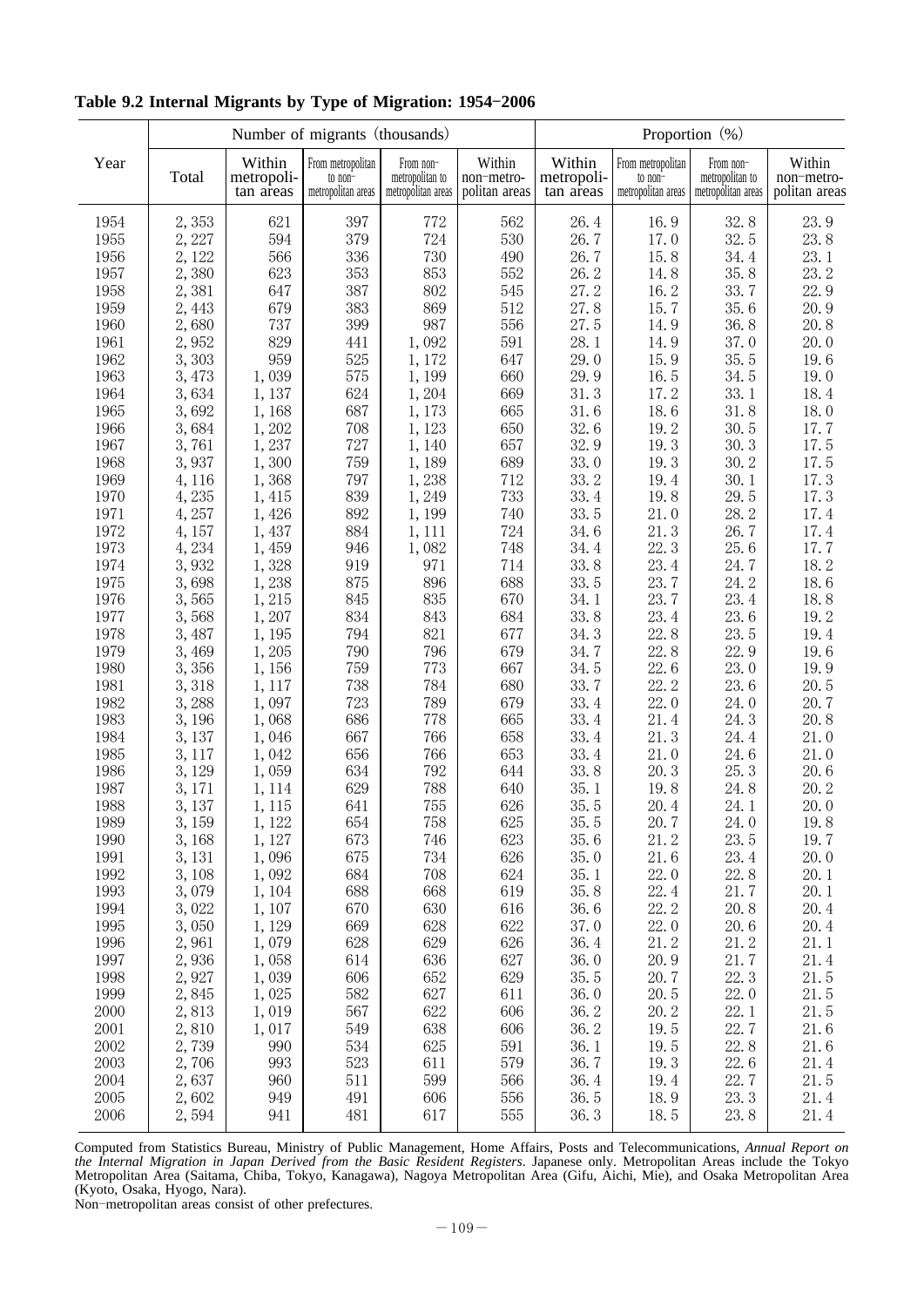|              |                           | Number                        |                                |                               | Proportion (%)               |                                 |                                  |                                 |
|--------------|---------------------------|-------------------------------|--------------------------------|-------------------------------|------------------------------|---------------------------------|----------------------------------|---------------------------------|
| Year         | 3 metropoli-<br>tan areas | Tokyo<br>metropolitan<br>area | Nagoya<br>metropolitan<br>area | Osaka<br>metropolitan<br>area | 3 metro-<br>politan<br>areas | Tokyo<br>metropoli-<br>tan area | Nagoya<br>metropoli-<br>tan area | Osaka<br>metropoli-<br>tan area |
| 1954         | 375, 311                  | 256, 633                      | 23, 841                        | 94,837                        | 100.0                        | 68.4                            | 6.4                              | 25.3                            |
| 1955         | 344, 447                  | 233, 790                      | 22,919                         | 87,738                        | 100.0                        | 67.9                            | 6.7                              | 25.5                            |
| 1956         | 394,035                   | 246, 299                      | 41, 490                        | 106, 246                      | 100.0                        | 62.5                            | 10.5                             | 27.0                            |
| 1957         | 499,669                   | 293, 933                      | 43, 903                        | 161,833                       | 100.0                        | 58.8                            | 8.8                              | 32.4                            |
| 1958         | 415, 120                  | 272, 154                      | 25,985                         | 116, 981                      | 100.0                        | 65.6                            | 6.3                              | 28.2                            |
| 1959         | 485, 163                  | 300, 183                      | 44, 161                        | 140, 819                      | 100.0                        | 61.9                            | 9.1                              | 29.0                            |
| 1960         | 588, 312                  | 332, 400                      | 71, 310                        | 184,602                       | 100.0                        | 56.5                            | 12.1                             | 31.4                            |
| 1961         | 651, 115                  | 358, 316                      | 74, 312                        | 218, 487                      | 100.0                        | 55.0                            | 11.4                             | 33.6                            |
| 1962         | 647,080                   | 363, 595                      | 72,043                         | 211, 442                      | 100.0                        | 56.2                            | 11.1                             | 32.7                            |
| 1963         | 623, 916                  | 353, 820                      | 81,096                         | 189,000                       | 100.0                        | 56.7                            | 13.0                             | 30.3                            |
| 1964         | 579, 902                  | 326, 376                      | 75,907                         | 177,619                       | 100.0                        | 56.3                            | 13.1                             | 30.6                            |
| 1965         | 486,065                   | 296, 912                      | 52, 153                        | 137,000                       | 100.0                        | 61.1                            | 10.7                             | 28.2                            |
| 1966         | 414, 849                  | 265,070                       | 37, 391                        | 112,388                       | 100.0                        | 63.9                            | 9.0                              | 27.1                            |
| 1967         | 413, 298                  | 254, 171                      | 41,833                         | 117, 294                      | 100.0                        | 61.5                            | 10.1                             | 28.4                            |
| 1968         | 429, 360                  | 257, 946                      | 47,810                         | 123,604                       | 100.0                        | 60.1                            | 11.1                             | 28.8                            |
| 1969         | 441, 133                  | 249, 112                      | 54,980                         | 137,041                       | 100.0                        | 56.5                            | 12.5                             | 31.1                            |
| 1970         | 409, 950                  | 247,054                       | 53, 487                        | 109, 409                      | 100.0                        | 60.3                            | 13.0                             | 26.7                            |
| 1971         | 307, 026                  | 204, 354                      | 36, 373                        | 66, 299                       | 100.0                        | 66.6                            | 11.8                             | 21.6                            |
| 1972<br>1973 | 227, 166                  | 158, 163                      | 23,539                         | 45, 464                       | 100.0                        | 69.6<br>70.9                    | 10.4<br>16.1                     | 20.0<br>13.1                    |
| 1974         | 135,886<br>51,786         | 96, 307<br>52,024             | 21,822<br>6,392                | 17, 757<br>$-6,630$           | 100.0<br>100.0               | 100.5                           | 12.3                             | $-12.8$                         |
| 1975         | 21, 138                   | 43, 983                       | $-3,959$                       | $-18,886$                     | 100.0                        | 208.1                           | $-18.7$                          | $-89.3$                         |
| 1976         | $-10, 167$                | 25,095                        | $-7,071$                       | $-28, 191$                    | $-100.0$                     | 246.8                           | $-69.5$                          | $-277.3$                        |
| 1977         | 9, 147                    | 34,895                        | $-500$                         | $-25, 248$                    | 100.0                        | 381.5                           | $-5.5$                           | $-276.0$                        |
| 1978         | 26, 446                   | 43, 552                       | 171                            | $-17,277$                     | 100.0                        | 164.7                           | 0.6                              | $-65.3$                         |
| 1979         | 6,002                     | 28,606                        | $-2,744$                       | $-19,860$                     | 100.0                        | 476.6                           | $-45.7$                          | $-330.9$                        |
| 1980         | 14,238                    | 29,891                        | $-613$                         | $-15,040$                     | 100.0                        | 209.9                           | $-4.3$                           | $-105.6$                        |
| 1981         | 45,531                    | 52,073                        | 1,256                          | $-7,798$                      | 100.0                        | 114.4                           | 2.8                              | $-17.1$                         |
| 1982         | 66,286                    | 63, 949                       | 3,250                          | $-913$                        | 100.0                        | 96.5                            | 4.9                              | $-1.4$                          |
| 1983         | 92, 377                   | 81, 954                       | 4,136                          | 6,287                         | 100.0                        | 88.7                            | 4.5                              | 6.8                             |
| 1984         | 99, 111                   | 84, 912                       | 5,559                          | 8,640                         | 100.0                        | 85.7                            | 5.6                              | 8.7                             |
| 1985         | 110,643                   | 93, 337                       | 11, 434                        | 5,872                         | 100.0                        | 84.4                            | 10.3                             | 5.3                             |
| 1986         | 158, 176                  | 123, 468                      | 16, 379                        | 18, 329                       | 100.0                        | 78.1                            | 10.4                             | 11.6                            |
| 1987         | 158, 185                  | 127, 215                      | 15,012                         | 15,958                        | 100.0                        | 80.4                            | 9.5                              | 10.1                            |
| 1988         | 114,749                   | 97, 254                       | 11,092                         | 6,403                         | 100.0                        | 84.8                            | 9.7                              | 5.6                             |
| 1989         | 104, 494                  | 88, 105                       | 13, 261                        | 3, 128                        | 100.0                        | 84.3                            | 12.7                             | 3.0                             |
| 1990         | 72,629                    | 65,840                        | 12,846                         | $-6,057$                      | 100.0                        | 90.7                            | 17.7                             | $-8.3$                          |
| 1991         | 59, 116                   | 49,613                        | 10,534                         | $-1,031$                      | 100.0                        | 83.9                            | 17.8                             | $-1.7$                          |
| 1992         | 24, 489                   | 23,636                        | 6,016                          | $-5,163$                      | 100.0                        | 96.5                            | 24.6                             | $-21.1$                         |
| 1993         | $-20, 143$                | $-12,690$                     | 3,077                          | $-10,530$                     | $-100.0$                     | $-63.0$                         | 15.3                             | $-52.3$                         |
| 1994         | $-39,954$                 | $-27,142$                     | 151                            | $-12,963$                     | $-100.0$                     | $-67.9$                         | 0.4                              | $-32.4$                         |
| 1995         | $-41,099$                 | $-18, 256$                    | 228                            | $-23,071$                     | $-100.0$                     | $-44.4$                         | 0.6                              | $-56.1$                         |
| 1996         | 1,629                     | 4,284                         | 631                            | $-3,286$                      | 100.0                        | 263.0                           | 38.7                             | $-201.7$                        |
| 1997         | 21,646                    | 21, 124                       | 3,531                          | $-3,009$                      | 100.0                        | 97.6                            | 16.3                             | $-13.9$                         |
| 1998         | 45, 946                   | 41,647                        | 5, 353                         | $-1,054$                      | 100.0                        | 90.6                            | 11.7                             | $-2.3$                          |
| 1999         | 45, 143                   | 44, 244                       | 3,800                          | $-2,901$                      | 100.0                        | 98.0                            | 8.4                              | $-6.4$                          |
| 2000         | 54, 202                   | 56,046                        | 2,884                          | $-4,728$                      | 100.0                        | 103.4                           | 5.3                              | $-8.7$                          |
| 2001         | 88,616                    | 79,597                        | 5, 418                         | 3,601                         | 100.0                        | 89.8                            | 6.1                              | 4.1                             |
| 2002         | 90, 247                   | 82,749                        | 6, 171                         | 1,327                         | 100.0                        | 91.7                            | 6.8                              | 1.5                             |
| 2003<br>2004 | 87,729<br>88, 279         | 76, 767                       | 7,844                          | 3, 118                        | 100.0                        | 87.5<br>82.9                    | 8.9                              | 3.6                             |
| 2005         | 114,678                   | 73, 161<br>87, 233            | 11,030<br>17, 103              | 4,088<br>10, 342              | 100.0<br>100.0               | 76.1                            | 12.5<br>14.9                     | 4.6<br>9.0                      |
| 2006         | 136, 180                  | 101, 193                      | 21, 113                        | 13,874                        | 100.0                        | 74.3                            | 15.5                             | 10.2                            |
|              |                           |                               |                                |                               |                              |                                 |                                  |                                 |

## Table 9.3 Net Migration from Non-Metropolitan Areas to 3 Metropolitan Areas: 1954-2006

Computed from Statistics Bureau, Ministry of Public Management, Home Affairs, Posts and Telecommunications, *Annual Report on the Internal Migration in Japan Derived from the Basic Resident Registers*. Not including migration between Metropolitan Areas. Japanese only. A dash (-) indicates net loss. The area categories in this table follow. Tokyo Metropolitan Area: Saitama, Chiba, Tokyo, Kanagawa. Nagoya Metropolitan Area: Gifu, Aichi, Mie. Osaka Metropolitan Area: Kyoto, Osaka, Hyogo, Nara.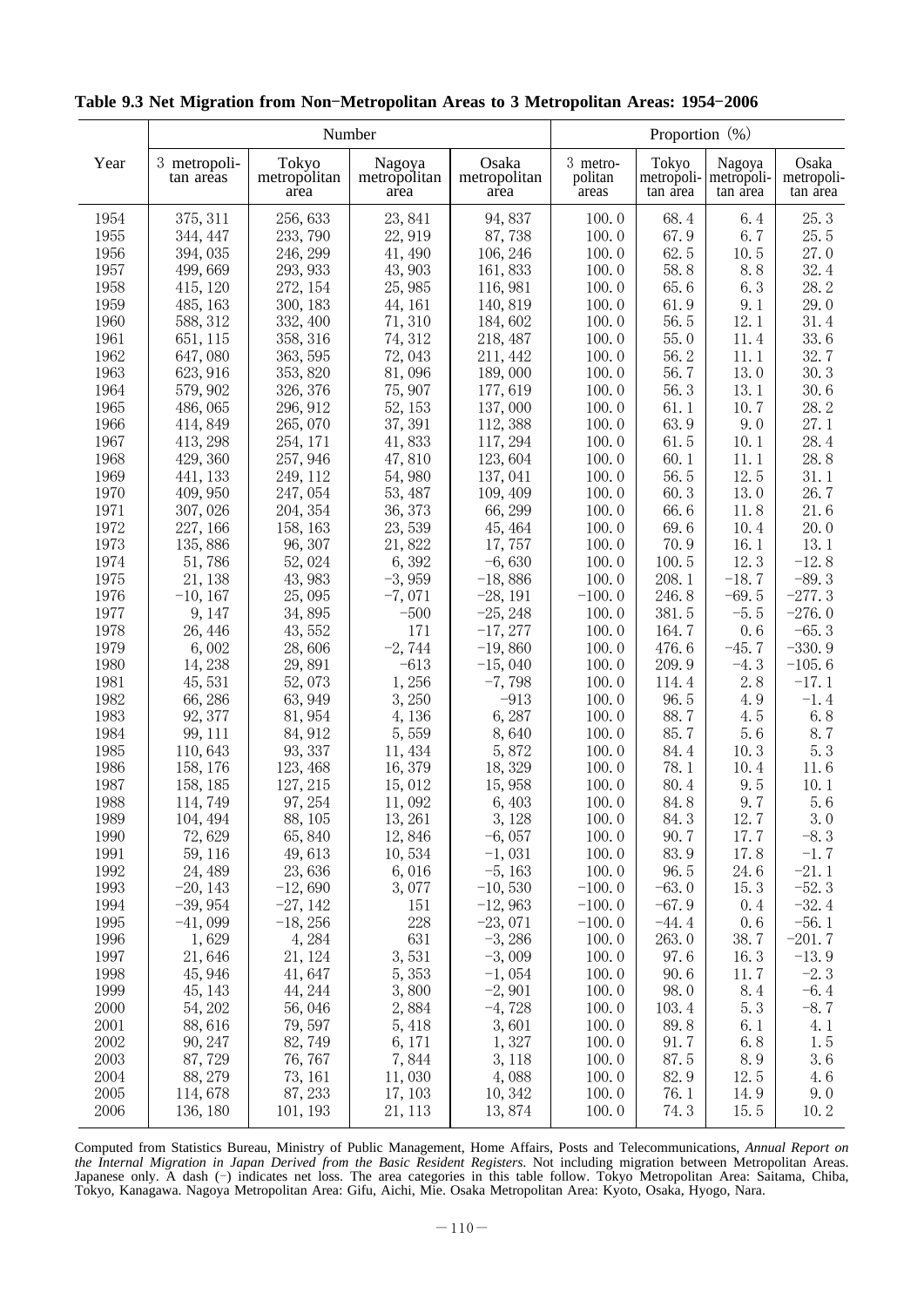

See the notes for Table 9.1.

![](_page_3_Figure_2.jpeg)

Figure 9.2 Internal Migrants by Type of Migration: 1954-2006

See the notes for Table 9.2.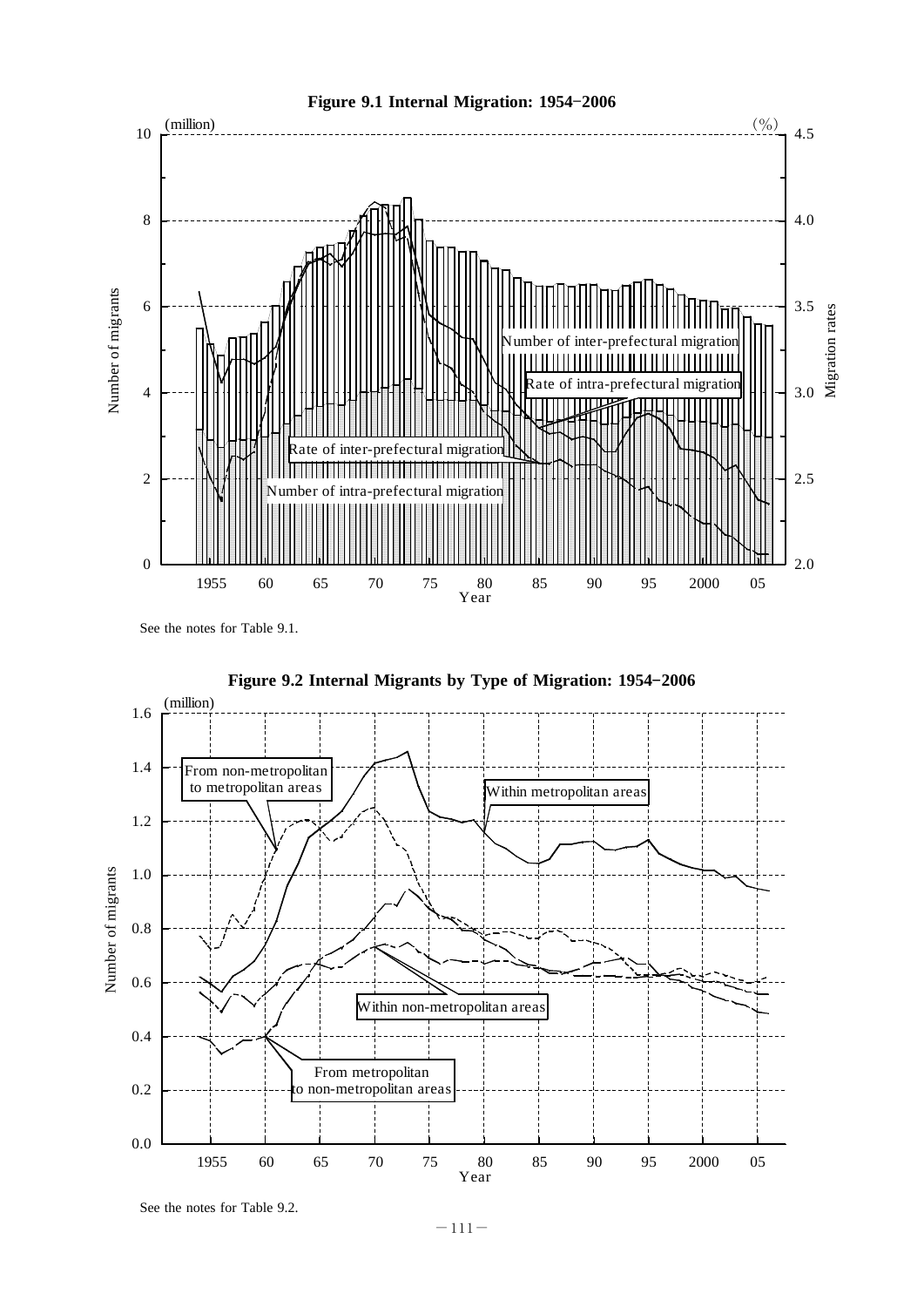| Age         | Persons<br>usually live | Present<br>address | In Japan     | The same<br>municipality the same $\frac{shi}{s}$ of the same prefecture |           | Other $ku$ of $\theta$ Other municipality | Other<br>prefecture | Outside<br>Japan |
|-------------|-------------------------|--------------------|--------------|--------------------------------------------------------------------------|-----------|-------------------------------------------|---------------------|------------------|
| Total       | 120, 793, 184           | 86, 819, 021       | 33, 349, 923 | 15, 136, 823                                                             | 1,966,110 | 7,857,604                                 | 8, 389, 386         | 623, 228         |
| $5 - 9$     | 6, 021, 789             | 3, 622, 601        | 2, 361, 726  | 1, 196, 236                                                              | 115, 758  | 576, 410                                  | 473, 322            | 37, 427          |
| $10 - 14$   | 6, 546, 612             | 4, 903, 497        | 1,610,480    | 925, 399                                                                 | 67, 952   | 307,839                                   | 309, 290            | 32,596           |
| $15 - 19$   | 7, 488, 165             | 5, 512, 665        | 1, 939, 848  | 824, 490                                                                 | 70, 974   | 410, 248                                  | 634, 136            | 35, 522          |
| $20 - 24$   | 8, 421, 460             | 4, 679, 512        | 3, 651, 439  | 1, 129, 095                                                              | 149, 771  | 823, 672                                  | 1,548,901           | 90, 399          |
| $25 - 29$   | 9,790,309               | 4, 432, 019        | 5, 243, 943  | 1, 917, 857                                                              | 345,006   | 1, 466, 857                               | 1, 514, 223         | 114, 214         |
| $30 - 34$   | 8,776,610               | 3, 964, 530        | 4, 714, 851  | 1,888,502                                                                | 339, 834  | 1, 321, 176                               | 1, 165, 339         | 97, 104          |
| $35 - 39$   | 8, 114, 865             | 4, 701, 837        | 3, 331, 065  | 1,516,798                                                                | 226, 407  | 812, 706                                  | 775, 154            | 81,884           |
| $40 - 44$   | 7,800,219               | 5, 539, 513        | 2, 206, 938  | 1, 128, 573                                                              | 132, 443  | 461,099                                   | 484, 823            | 53, 716          |
| $45 - 49$   | 8, 916, 008             | 7,065,647          | 1, 817, 158  | 983, 392                                                                 | 109, 567  | 359, 247                                  | 364, 952            | 33, 152          |
| $50 - 54$   | 10, 441, 990            | 8,666,417          | 1,752,604    | 932, 229                                                                 | 113,073   | 351,026                                   | 356, 276            | 22, 902          |
| $55 - 59$   | 8,734,172               | 7, 488, 675        | 1, 233, 363  | 659, 617                                                                 | 79,986    | 248, 282                                  | 245, 478            | 12,093           |
| $60 - 64$   | 7,735,833               | 6, 803, 438        | 925, 897     | 511, 107                                                                 | 60, 844   | 182, 037                                  | 171, 909            | 6, 456           |
| $65 - 69$   | 7, 105, 939             | 6, 380, 360        | 722, 615     | 422, 519                                                                 | 49, 321   | 134, 903                                  | 115,872             | 2,920            |
| $70 - 74$   | 5,900,576               | 5, 343, 521        | 555, 575     | 332, 329                                                                 | 36, 394   | 106, 491                                  | 80, 361             | 1,453            |
| $75 - 79$   | 4, 150, 600             | 3,705,782          | 444,087      | 267, 874                                                                 | 26, 154   | 92, 278                                   | 57,781              | 711              |
| 80-84       | 2, 614, 689             | 2, 245, 660        | 368, 649     | 219, 178                                                                 | 19, 324   | 85, 612                                   | 44, 535             | 373              |
| 85 and over | 2, 233, 348             | 1,763,347          | 469, 685     | 281,628                                                                  | 23, 302   | 117, 721                                  | 47,034              | 306              |
|             |                         |                    |              |                                                                          |           |                                           |                     |                  |

**Table 9.4 Population by Age and Residence 5 Years Ago: 2000**

Source: Statistics Bureau, Ministry of Public Management, Home Affairs, Posts and Telecommunications, *Population Census of Japan*. Total is of the population aged 5 and over.

|  | Table 9.5 Population by Region of Japan: 1950-2006 |  |  |  |  |
|--|----------------------------------------------------|--|--|--|--|
|--|----------------------------------------------------|--|--|--|--|

|                    |         | Population (thousands) |          |          | Proportion $(\%)$ |       |       |       |  |
|--------------------|---------|------------------------|----------|----------|-------------------|-------|-------|-------|--|
| Region             | 1950    | 1975                   | 2000     | 2006     | 1950              | 1975  | 2000  | 2006  |  |
| Whole country      | 84, 115 | 111,940                | 126, 926 | 127, 770 | 100.0             | 100.0 | 100.0 | 100.0 |  |
| Hokkaido           | 4, 296  | 5,338                  | 5,683    | 5,601    | 5.1               | 4.8   | 4.5   | 4.4   |  |
| Tohoku             | 9,022   | 9, 233                 | 9,818    | 9,573    | 10.7              | 8.2   | 7.7   | 7.5   |  |
| Kita Kanto         | 5, 191  | 5,797                  | 7,015    | 7,008    | 6.2               | 5.2   | 5.5   | 5.5   |  |
| Minami Kanto       | 13,051  | 27,042                 | 33, 418  | 34,634   | 15.5              | 24.2  | 26.3  | 27.1  |  |
| Hokuriku and Tosan | 8,052   | 8, 107                 | 8,710    | 8,588    | 9.6               | 7.2   | 6.9   | 6.7   |  |
| Tokai              | 8,868   | 12,726                 | 14,776   | 15,084   | 10.5              | 11.4  | 11.6  | 11.8  |  |
| Higashi Kinki      | 2,607   | 3, 135                 | 3,856    | 3,833    | 3.1               | 2.8   | 3.0   | 3.0   |  |
| Nishi Kinki        | 9,000   | 15,696                 | 17,000   | 17,048   | 10.7              | 14.0  | 13.4  | 13.3  |  |
| Chugoku            | 6,797   | 7,366                  | 7,732    | 7,653    | 8.1               | 6.6   | 6.1   | 6.0   |  |
| Shikoku            | 4,220   | 4,040                  | 4, 154   | 4,064    | 5.0               | 3.6   | 3.3   | 3.2   |  |
| Kyushu and Okinawa | 13,012  | 13,460                 | 14,764   | 14,685   | 15.5              | 12.0  | 11.6  | 11.5  |  |

Source: Statistics Bureau, Ministry of Public Management, Home Affairs, Posts and Telecommunications, *Population Census of Japan* and Annual Report on Current Population Estimates. The component prefectures of each district follow. Tohoku: Aomori, Iwate, Miyagi, Akita, Yamagata, Fukushima. Kita-kanto: Ibaraki, Tochigi, Gunma. Minami-kanto: Saitama, Chiba, Tokyo, Kanagawa. Hokuriku and Tosan: Niigata, Toyama, Ishikawa, Fukui, Yamanashi, Nagano. Tokai: Gifu, Shizuoka, Aichi, Mie. Higashi-kinki: Shiga, Nara, Wakayama. Nishi-kinki: Kyoto, Osaka, Hyogo. Chugoku: Tottori, Shimane, Okayama, Hiroshima, Yamaguchi. Shikoku: Tokushima, Kagawa, Ehime, Kochi. Kyushu and Okinawa: Fukuoka, Saga, Nagasaki, Kumamoto, Oita, Miyazaki, Kagoshima, Okinawa.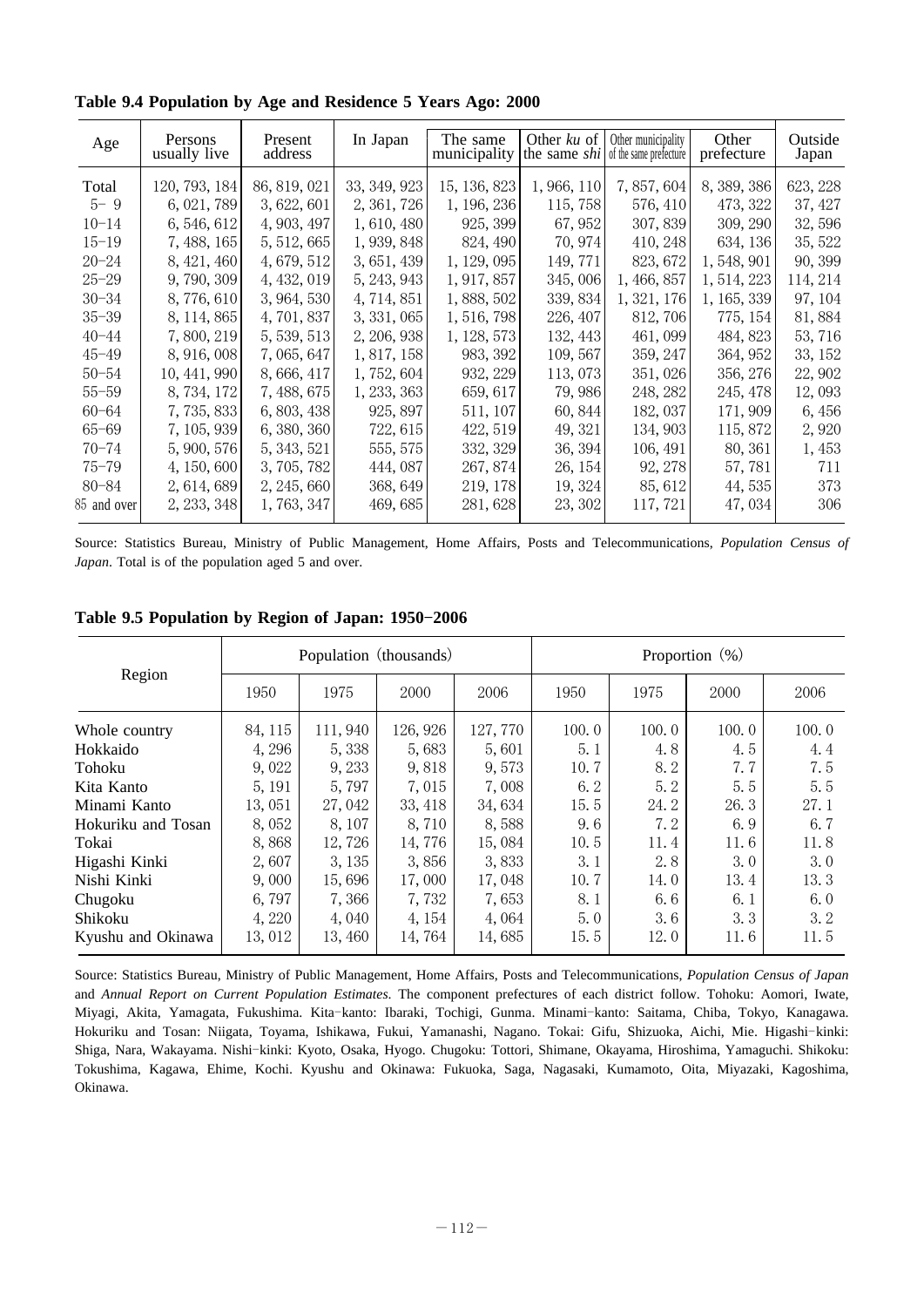|                    |                |                |               |                |               |               |             |                |             | $(1, 000 \mu L)$ |                |
|--------------------|----------------|----------------|---------------|----------------|---------------|---------------|-------------|----------------|-------------|------------------|----------------|
| Region             | $1950 -$<br>55 | $1955 -$<br>60 | $1960-$<br>65 | $1965 -$<br>70 | $1970-$<br>75 | $1975-$<br>80 | 1980-<br>85 | $1985 -$<br>90 | 1990-<br>95 | 1995–<br>2000    | $2000 -$<br>05 |
| Whole country      | 5,962          | 4,225          | 4,908         | 5,456          | 7,274         | 5, 121        | 3,989       | 2,562          | 1,959       | 1,356            | 842            |
| Hokkaido           | 478            | 266            | 133           | 12             | 154           | 238           | 103         | $-36$          | 49          | -9               | $-55$          |
| Tohoku             | 313            | $-9$           | $-218$        | $-76$          | 202           | 339           | 158         | 8              | 96          | $-17$            | $-183$         |
| Kita Kanto         | 34             | $-86$          | 44            | 199            | 414           | 402           | 314         | 234            | 197         | 72               |                |
| Minami Kanto       | 2,374          | 2,440          | 3, 153        | 3,097          | 2,928         | 1,657         | 1,575       | 1,524          | 780         | 842              | 1,061          |
| Hokuriku and Tosan | $-8$           | $-79$          | $-88$         | $-20$          | 251           | 250           | 180         | 56             | 102         | 15               | $-90$          |
| Tokai              | 621            | 597            | 840           | 852            | 948           | 589           | 490         | 415            | 327         | 228              | 246            |
| Higashi Kinki      | 30             | -11            | 80            | 156            | 273           | 241           | 172         | 124            | 126         | 57               | $-18$          |
| Nishi Kinki        | 1,175          | 1,230          | 1,665         | 1,469          | 1,157         | 450           | 387         | 209            | 87          | 171              | 55             |
| Chugoku            | 195            | $-47$          | $-73$         | 126            | 369           | 220           | 162         | $-3$           | 29          | $-42$            | $-57$          |
| Shikoku            | 25             | $-124$         | $-146$        | $-71$          | 136           | 123           | 64          | $-32$          | $-12$       | $-29$            | $-68$          |
| Kyushu and Okinawa | 727            | 48             | $-482$        | $-287$         | 442           | 612           | 384         | 63             | 179         | 67               | $-49$          |

**Table 9.6 Population Growth by Region of Japan: 1950-2006** (1,000 persons)

Source: Statistics Bureau, Ministry of Public Management, Home Affairs, Posts and Telecommunications, *Population Census of Japan* and Annual Report on Current Population Estimates. Refer to the notes for Table 9.5 for the component prefectures of each district.

| Region             | 1950-<br>55 | 1955–<br>60 | $1960-$<br>65 | $1965-$<br>70 | $1970-$<br>75 | $1975 -$<br>80 | 1980-<br>85 | $1985-$<br>90 | 1990-<br>95 | 1995–<br>2000 | $2000 -$<br>05 |
|--------------------|-------------|-------------|---------------|---------------|---------------|----------------|-------------|---------------|-------------|---------------|----------------|
| Whole country      | 1.38        | 0.92        | 1.02          | 1.08          | 1.35          | 0.90           | 0.67        | 0.42          | 0.31        | 0.21          | 0.13           |
| Hokkaido           | 2.13        | 1.09        | 0.52          | 0.05          | 0.59          | 0.88           | 0.37        | $-0.13$       | 0.17        | $-0.03$       | $-0.20$        |
| Tohoku             | 0.68        | $-0.02$     | $-0.47$       | $-0.17$       | 0.44          | 0.72           | 0.33        | 0.02          | 0.20        | $-0.03$       | $-0.37$        |
| Kita Kanto         | 0.13        | $-0.33$     | 0.17          | 0.76          | 1.49          | 1.35           | 0.99        | 0.71          | 0.58        | 0.21          | 0.00           |
| Minami Kanto       | 3.40        | 2.98        | 3.30          | 2.79          | 2.32          | 1.20           | 1.07        | 0.99          | 0.49        | 0.51          | 0.63           |
| Hokuriku and Tosan | $-0.02$     | $-0.20$     | $-0.22$       | $-0.05$       | 0.63          | 0.61           | 0.43        | 0.13          | 0.24        | 0.04          | $-0.21$        |
| Tokai              | 1.36        | 1.23        | 1.61          | 1.51          | 1.56          | 0.91           | 0.73        | 0.59          | 0.46        | 0.31          | 0.33           |
| Higashi Kinki      | 0.23        | $-0.09$     | 0.60          | 1.13          | 1.84          | 1.49           | 1.00        | 0.69          | 0.68        | 0.30          | $-0.09$        |
| Nishi Kinki        | 2.48        | 2.31        | 2.76          | 2.15          | 1.54          | 0.57           | 0.47        | 0.25          | 0.10        | 0.20          | 0.07           |
| Chugoku            | 0.57        | $-0.14$     | $-0.21$       | 0.36          | 1.03          | 0.59           | 0.42        | $-0.01$       | 0.08        | $-0.11$       | $-0.15$        |
| Shikoku            | 0.12        | $-0.59$     | $-0.72$       | $-0.36$       | 0.69          | 0.60           | 0.31        | $-0.15$       | $-0.06$     | $-0.14$       | $-0.33$        |
| Kyushu and Okinawa | 1.09        | 0.07        | $-0.71$       | $-0.44$       | 0.67          | 0.89           | 0.54        | 0.09          | 0.25        | 0.09          | $-0.07$        |
|                    |             |             |               |               |               |                |             |               |             |               |                |

**Table 9.7 Population Growth Rates by Region of Japan: 1950-2006** (%)

Source: Statistics Bureau, Ministry of Public Management, Home Affairs, Posts and Telecommunications, *Population Census of Japan* and Annual Report on Current Population Estimates. Refer to the notes for Table 9.5 for the component prefectures of each district. Annual growth rate (%) was computed by the formula  $({^{\pi}\sqrt{P_1/P_0}}-1) \times 100$ . P<sub>0</sub> and P<sub>1</sub> represent the population at the beginning of the period and the population at the end of the period, respectively. n is the period.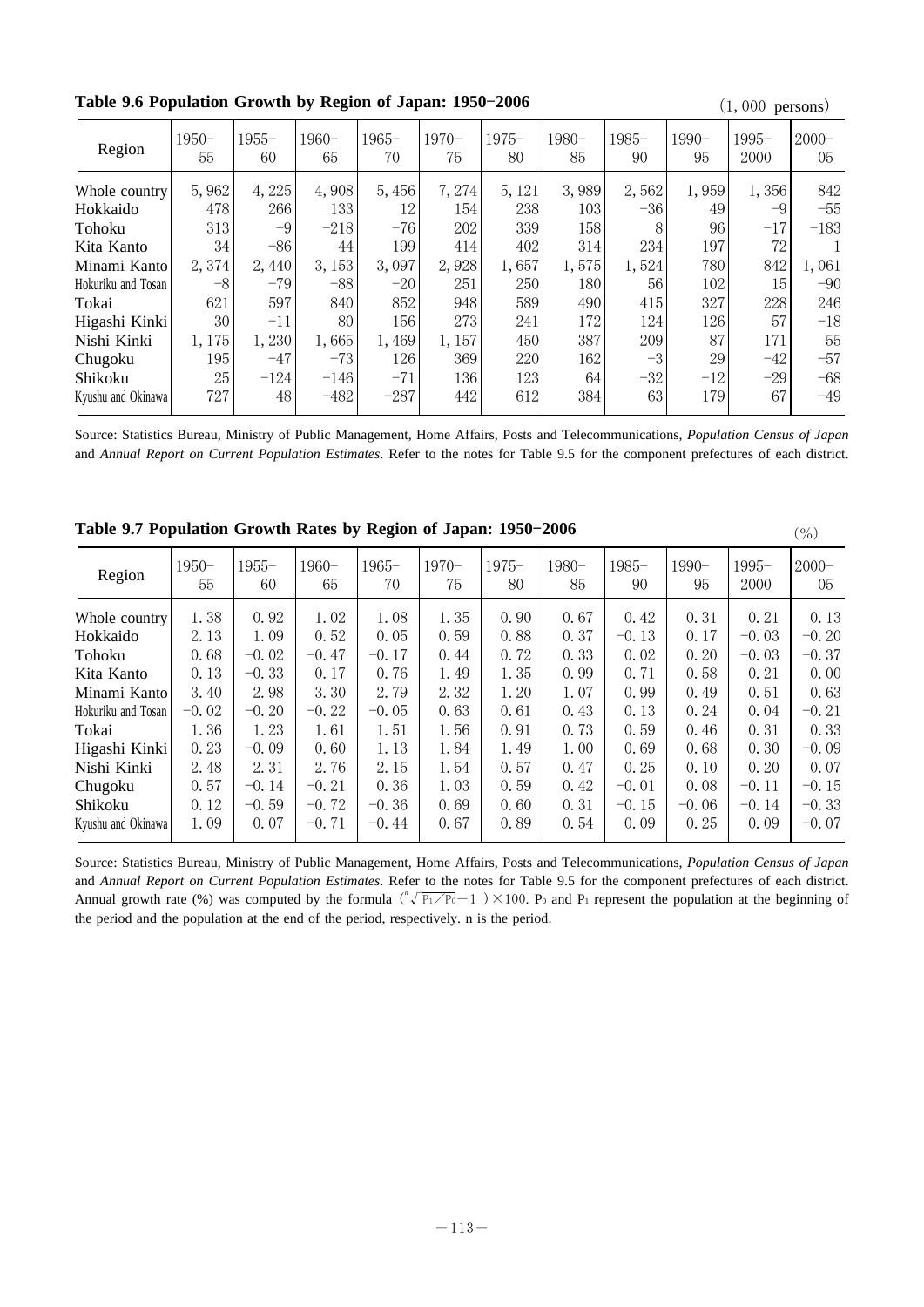Table 9.8 Social Increase of Population by Region of Japan: 1950-2006

|  |  | $(1,000 \text{ persons})$ |
|--|--|---------------------------|
|--|--|---------------------------|

| Region             | $1950 -$<br>55 | $1955 -$<br>60 | 1960-<br>65 | $1965 -$<br>70 | $1970-$<br>75 | $1975-$<br>80  | 1980-<br>85 | $1985 -$<br>90 | 1990-<br>95 | 1995–<br>2000 | $2000 -$<br>05 |
|--------------------|----------------|----------------|-------------|----------------|---------------|----------------|-------------|----------------|-------------|---------------|----------------|
| Whole country      | 86             | $-401$         | $-2$        | $-124$         | 613           | $-17$          | 99          | $-116$         | $-69$       | 65            | 75             |
| Hokkaido           | 49             | $-50$          | $-176$      | $-284$         | $-159$        | $-17$          | $-87$       | $-157$         | $-24$       | $-32$         | $-56$          |
| Tohoku             | $-478$         | $-585$         | $-692$      | $-486$         | $-207$        | $-40$          | $-146$      | $-186$         | $-37$       | $-37$         | $-123$         |
| Kita Kanto         | $-340$         | $-346$         | $-191$      | $-51$          | 105           | 137            | 103         | 87             | 84          | 50            | $-19$          |
| Minami Kanto       | 1,504          | 1,588          | 1,958       | 1,464          | 890           | 189            | 482         | 726            | 80          | 233           | 537            |
| Hokuriku and Tosan | $-504$         | $-424$         | $-414$      | $-355$         | $-113$        | $-47$          | $-31$       | $-82$          | 7           | 20            | $-61$          |
| Tokai              | 36             | 108            | 244         | 155            | 104           | $-44$          | 9           | 57             | 18          | 40            | 69             |
| Higashi Kinki      | $-107$         | $-109$         | $-23$       | 37             | 114           | 114            | 71          | 55             | 81          | 24            | $-30$          |
| Nishi Kinki        | 640            | 738            | 948         | 535            | 35            | $-317$         | $-152$      | $-160$         | $-189$      | $-145$        | $-112$         |
| Chugoku            | $-198$         | $-329$         | $-323$      | $-147$         | 21            | $-44$          | $-32$       | $-120$         | $-28$       | $-47$         | $-49$          |
| Shikoku            | $-237$         | $-297$         | $-283$      | $-195$         | $-15$         | $\overline{2}$ | $-24$       | $-79$          | $-24$       | $-16$         | $-30$          |
| Kyushu and Okinawa | $-281$         | $-697$         | $-1,051$    | $-799$         | $-161$        | 50             | $-93$       | $-257$         | $-37$       | $-25$         | $-52$          |

Source: Statistics Bureau, Ministry of Public Management, Home Affairs, Posts and Telecommunications, *Population Census of Japan* and Annual Report on Current Population Estimates. Refer to the notes for Table 9.5 for the component prefectures of each district.

| Population         |                |        |        | Number of municipalities $\frac{1}{2}$ |        | Population (thousands) |         |          |          |          |  |
|--------------------|----------------|--------|--------|----------------------------------------|--------|------------------------|---------|----------|----------|----------|--|
| size<br>(thousand) | 1950           | 1970   | 1990   | 2000                                   | 2005   | 1950                   | 1970    | 1990     | 2000     | 2005     |  |
| Total              | 10,500         | 3,331  | 3, 246 | 3, 230                                 | 2, 217 | 84, 115                | 104,665 | 123, 611 | 126, 926 | 127,970  |  |
| Shi                |                |        |        |                                        |        |                        |         |          |          |          |  |
| Total              | 254            | 588    | 656    | 672                                    | 751    | 31, 366                | 75, 429 | 95, 644  | 99,865   | 110, 184 |  |
| $1000 -$           | 4              | 8      | 11     | 12                                     | 12     | 9, 474                 | 20,856  | 25, 296  | 26,852   | 27,878   |  |
| $500 - 1000$       | $\overline{2}$ |        | 10     | 11                                     | 14     | 1,717                  | 4,562   | 6,383    | 6,810    | 9,775    |  |
| $300 - 500$        | $\overline{4}$ | 21     | 44     | 43                                     | 44     | 1,367                  | 7,890   | 16,849   | 16,728   | 16,966   |  |
| $200 - 300$        | 14             | 42     | 38     | 41                                     | 41     | 3, 343                 | 10,078  | 9,260    | 10, 131  | 10,045   |  |
| $100 - 200$        | 40             | 73     | 106    | 122                                    | 141    | 5,426                  | 10,416  | 14,565   | 16, 487  | 19,406   |  |
| $50 - 100$         | 86             | 176    | 219    | 217                                    | 248    | 6,020                  | 12,012  | 15, 244  | 15, 108  | 17, 293  |  |
| $30 - 50$          | 99             | 216    | 165    | 152                                    | 182    | 3,905                  | 8,416   | 6,487    | 6,004    | 7,213    |  |
| $-30$              | 5              | 45     | 63     | 74                                     | 69     | 114                    | 1, 197  | 1,561    | 1,746    | 1,607    |  |
|                    | Machi and mura |        |        |                                        |        |                        |         |          |          |          |  |
| Total              | 10, 246        | 2,743  | 2,590  | 2,558                                  | 1,466  | 52,749                 | 29, 237 | 27,968   | 27,061   | 17,786   |  |
| $30 -$             | 35             | 52     | 103    | 117                                    | 94     | 1,353                  | 2,009   | 3,887    | 4,406    | 3,646    |  |
| $20 - 30$          | 123            | 216    | 223    | 199                                    | 161    | 2,836                  | 5,081   | 5,339    | 4,811    | 3,872    |  |
| $10 - 20$          | 748            | 894    | 738    | 686                                    | 432    | 9,930                  | 12, 337 | 10, 254  | 9,609    | 6, 121   |  |
| $5 - 10$           | 2,658          | 1, 120 | 897    | 833                                    | 421    | 17,920                 | 8,300   | 6,528    | 6,025    | 3,063    |  |
|                    |                |        |        |                                        |        |                        |         |          |          |          |  |
| $-5$               | 6,682          | 461    | 629    | 723                                    | 358    | 20, 710                | 1,509   | 1,960    | 2,209    | 1,084    |  |

Table 9.9 Number of Municipalities by Population Size: 1950-2005

Source: Statistics Bureau, Ministry of Public Management, Home Affairs, Posts and Telecommunications, *Population Census of Japan.* Municipalities consist of shi, ku, machi and mura.

1) Tokyo Special Ward Area (23 wards) was counted as 1 shi.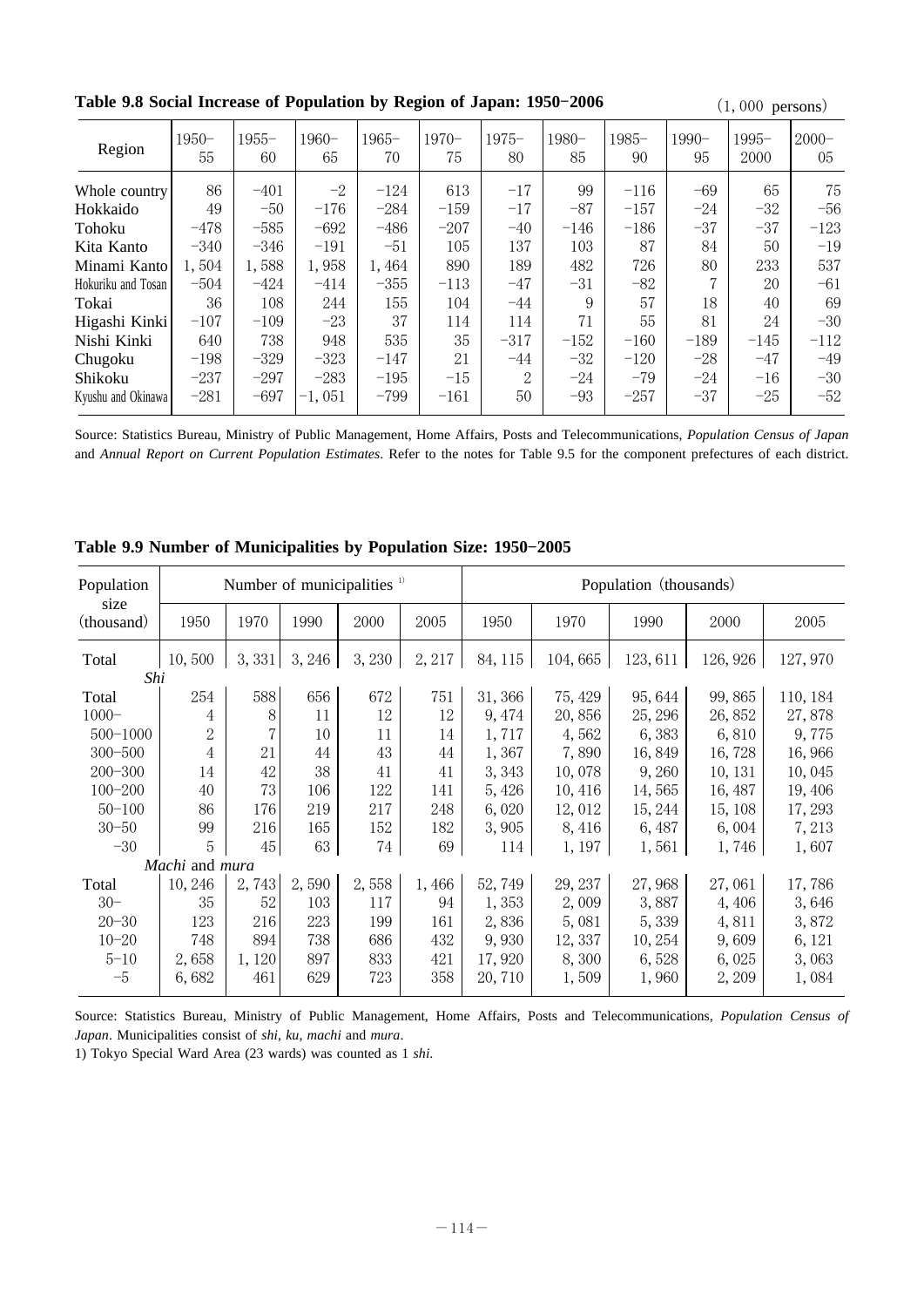| Year       | Population (thousands) |         | Proportion $(\%)$ |         | Number of municipalities |                  |                |  |
|------------|------------------------|---------|-------------------|---------|--------------------------|------------------|----------------|--|
|            | All shi                | All gun | All shi           | All gun | Total <sup>2)</sup>      | Shi <sup>2</sup> | Machi and mura |  |
| 1920       | 10,097                 | 45,866  | 18.0              | 82.0    | 12, 244                  | 83               | 12, 161        |  |
| 1925       | 12,897                 | 46,840  | 21.6              | 78.4    | 12,018                   | 101              | 11, 917        |  |
| 1930       | 15, 444                | 49,006  | 24.0              | 76.0    | 11,864                   | 109              | 11,755         |  |
| 1935       | 22,666                 | 46,588  | 32.7              | 67.3    | 11,545                   | 127              | 11, 418        |  |
| 1940       | 27,578                 | 45, 537 | 37.7              | 62.3    | 11, 190                  | 168              | 11,022         |  |
| 1)<br>1945 | 20,022                 | 51,976  | 27.8              | 72.2    | 10,536                   | 206              | 10,330         |  |
| 1)<br>1947 | 25,858                 | 52, 244 | 33.1              | 66.9    | 10,505                   | 214              | 10, 291        |  |
| 1950       | 31,366                 | 52,749  | 37.3              | 62.7    | 10,500                   | 254              | 10, 246        |  |
| 1955       | 50, 532                | 39, 544 | 56.1              | 43.9    | 4,877                    | 496              | 4,381          |  |
| 1960       | 59,678                 | 34,622  | 63.3              | 36.7    | 3,574                    | 561              | 3,013          |  |
| 1965       | 67,356                 | 31,853  | 67.9              | 32.1    | 3,435                    | 567              | 2,868          |  |
| 1970       | 75, 429                | 29, 237 | 72.1              | 27.9    | 3,331                    | 588              | 2,743          |  |
| 1975       | 84, 967                | 26, 972 | 75.9              | 24.1    | 3, 257                   | 644              | 2,613          |  |
| 1980       | 89, 187                | 27,873  | 76.2              | 23.8    | 3,256                    | 647              | 2,609          |  |
| 1985       | 92,889                 | 28, 160 | 76.7              | 23.3    | 3, 254                   | 652              | 2,602          |  |
| 1990       | 95, 644                | 27,968  | 77.4              | 22.6    | 3, 246                   | 656              | 2,590          |  |
| 1995       | 98,009                 | 27,561  | 78.1              | 21.9    | 3, 233                   | 665              | 2,568          |  |
| 2000       | 99,865                 | 27,061  | 78.7              | 21.3    | 3,230                    | 672              | 2,558          |  |
| 2005       | 110, 264               | 17,504  | 86.3              | 13.7    | 2, 217                   | 751              | 1,466          |  |

Table 9.10 Population and Number of Municipalities for All *Shi* and All *Gun*: 1920-2005

Source: Statistics Bureau, Ministry of Public Management, Home Affairs, Posts and Telecommunications, *Population Census of Japan.* Municipalities of Japan consist of shi, ku, machi and mura. All shi is the sum of shi and ku, and all gun is the sum of machi and *mura*.

1) Not including Okinawa Prefecture.

2) Tokyo Special Ward Area (23 wards) was counted as 1 shi.

| Table 9.11 Population and Land Area of Densely Inhabited Districts (DID) for All Shi and All Gun: |  |  |  |  |
|---------------------------------------------------------------------------------------------------|--|--|--|--|
| $1960 - 2005$                                                                                     |  |  |  |  |

| Year |               | Population (thousands) |         |               | Proportion $(\%)$ |         | $(km^2)$<br>Area |         |         |  |
|------|---------------|------------------------|---------|---------------|-------------------|---------|------------------|---------|---------|--|
|      | Whole country | All shi                | All gun | Whole country | All shi           | All gun | Whole country    | All shi | All gun |  |
| 1960 | 40,830        | 38, 649                | 2, 181  | 43.7          | 65.1              | 6.4     | 3.865            | 3,556   | 310     |  |
| 1965 | 47, 261       | 44,605                 | 2,656   | 48.1          | 66.7              | 8.5     | 4,605            | 4,228   | 377     |  |
| 1970 | 55, 997       | 52, 704                | 3, 293  | 53.5          | 69.9              | 11.3    | 6, 444           | 5,897   | 548     |  |
| 1975 | 63, 823       | 60, 972                | 2,850   | 57.0          | 71.8              | 10.6    | 8, 275           | 7.737   | 538     |  |
| 1980 | 69.935        | 66, 359                | 3.576   | 59.7          | 74.4              | 12.8    | 10.015           | 9.277   | 738     |  |
| 1985 | 73, 344       | 69,588                 | 3,757   | 60.6          | 74.9              | 13.3    | 10,571           | 9.796   | 775     |  |
| 1990 | 78, 152       | 73,839                 | 4,313   | 63.2          | 77.2              | 15.4    | 11,732           | 10,801  | 932     |  |
| 1995 | 81, 255       | 76, 774                | 4,480   | 64.7          | 78.3              | 16.3    | 12, 255          | 11, 335 | 920     |  |
| 2000 | 82, 810       | 78, 510                | 4,299   | 65.2          | 78.6              | 15.9    | 12, 457          | 11,573  | 884     |  |
| 2005 | 84, 331       | 81,026                 | 3,306   | 66.0          | 73.5              | 18.9    | 12,561           | 11,883  | 678     |  |

Source: Statistics Bureau, Ministry of Public Management, Home Affairs, Posts and Telecommunications, *Population Census of Japan*. A densely inhabited district (DID) is defined as an agglomeration of contiguous numeration districts in a population census which have a population density of 4,000 inhabitants or more per square kilometer, and who make up an area with 5,000 inhabitants or more together in a municipality. The data prior to 1965 do not include Okinawa Prefecture.